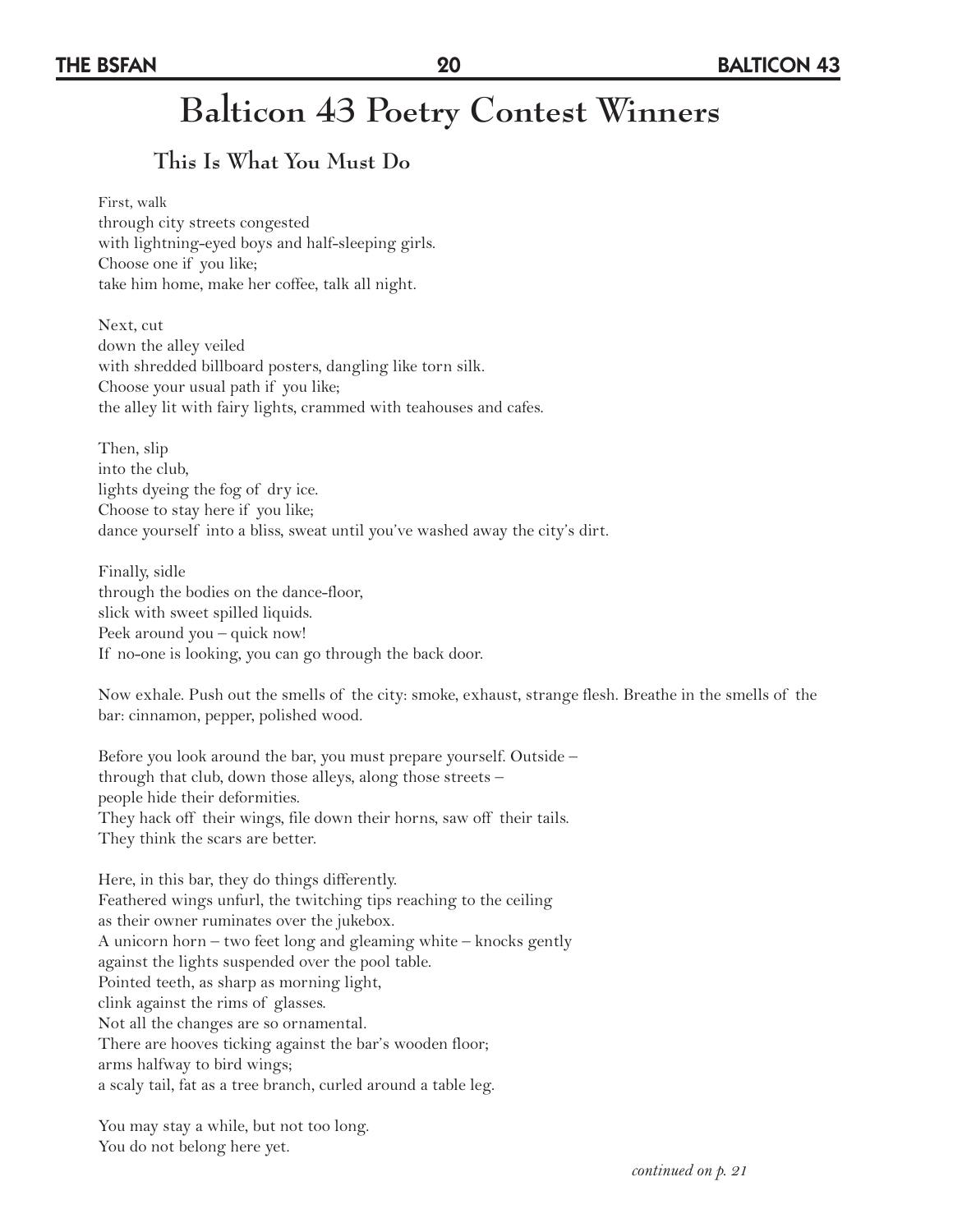# **Balticon 43 Poetry Contest Winners**

*This, continued* 

Later, at home, you will look in the bathroom mirror and notice a bump on your forehead, hard and white as bone. You do not need to file it down this time; you know where to go.

It's just a bar down an alley in the city, like a rainbow is just refracted light.

*1st Place Kirsty Logan Glasgow, Scotland*

#### **Orbit**

Forever shocking the system from land to space, untethered alteration, a transition like adjusting to the weather.

From land to space, untethered, liftoff—the release of speed like adjusting to the weather. The jolt of weightlessness, freed

by liftoff 's release of speed. Measuring time now in light-years. The jolt of weightlessness: freed entering a strange atmosphere

measuring time now in light-years the odd physics of the unknown. Entering a strange atmosphere where matter acts nothing like home

the odd physics of the unknown. Nothing will now look the same where matter acts nothing like home. More than point of view has changed.

Nothing will now look the same: alteration, a transition. More than point of view has changed forever, shocking the system.

*3rd Place Pat Tompkins San Mateo, CA* 

#### **Aurora Aland**

A black rain falls; a funeral today A slanted, bright knife of the moonlit ray Slips carelessly down on two pure white hands And whispers, "Goodbye, fair Aurora Aland!" Aurora Aland, with her tender eyes And her joy, ever full, to the golden skies: Aurora, with love, and a bride-to-be Lowered down to the grounds of Eternity. Her beau stands and watches that brooding box Go nudging, to join with the bones and the rocks He murmurs, "Aurora! Aurora Aland!" But the sound drifts far from the funeral strand And is lost—as she's lost—to the melody Of the mourners that sing under sodden trees. Her beau sits still as the dirt is passed 'Cross the face of the boards, and the silent grass Is pressed by the grave and its epitaph: "Aurora Aland—in our hearts to last." He waits, and he waits, 'till the last man goes And he's left with the tombs and the catacombs Then he turns, and he sees her—"Aurora Aland!" He weeps, and he stumbles, and finally stands He grabs her, her gown and her snow white hands: But she smiles—a specter, Aurora Aland? Just a whisper, a whimper within his ear Of the sweet, full voice and its love notes clear Just a touch, a brush, of that little palm On his chest as he tastes her endearing calm Then a wave as she floats through the misty rain Annulling his shocked and unraveled brain; His soul still pierced by her boneless hand His lover, a specter—Aurora Aland.

*2nd Place Tabitha Benedict Shepherdsville, KY*